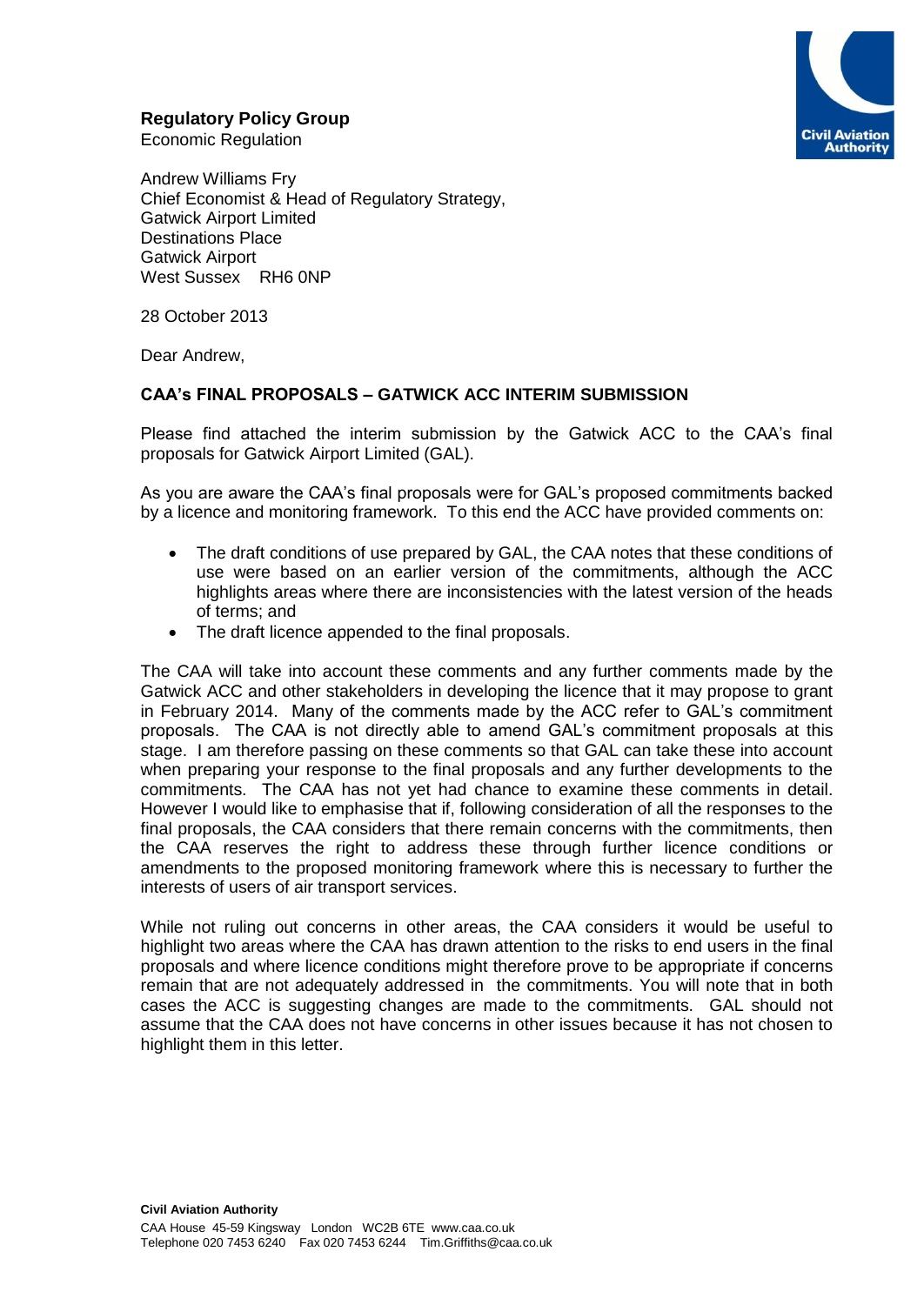To assist interested parties with consideration of these issues, we have considered how such licence conditions might be framed were they to prove necessary. The precise form would however depend on responses to the final proposals.

The two areas are:

- Second runway costs, where the CAA's intention would be to ensure that GAL would only be able to pass on efficient costs which are consistent with CAA policy on the treatment of second runway costs; and
- Premium charges, where the CAA's intention would be to prevent the levying of additional charges for services that are currently funded through airport or ancillary charges.

Possible licence conditions in respect of these areas of concerns could be as follows:

## **Second runway costs:**

**"Condition C1.5A**: The licensee can only amend the indicative price path in the commitments to allow for the recovery of the reasonable costs of a second runway at the airport if:

(a) they are efficiently incurred, taking into account value for money including scope, aggregated direct and indirect costs for the airlines affected by the project, programme timing risk and benefit to users of air transport services; and

(b) the CAA agrees to the amendments.

Second runway costs are defined as the capital, operating and financing of:

(a) applying for planning permission for a second runway; and

(b) the subsequent development of the second runway and associated airport infrastructure."

The CAA would expect to consult as appropriate on any amendment to the indicative price path on second runway costs.

### **Premium charges**

**"Conditions C1.5B**: Premium Service Charges are defined as charges for services that, as at 1 April 2013 were not covered by:

a) airport charges, defined as:

i) charges levied on operators of aircraft in connection with the landing, parking or taking off of aircraft at the airport (including charges that are determined by reference to the number of passengers on board the aircraft), including any separate charge for aerodrome navigation services; and,

ii) charges levied on aircraft passengers in connection with their arrival at, or departure from, the airport by air; or

b) ancillary charges, defined under the commitments as selected ancillary service charges and other ancillary service charges"

### **Next steps**

The CAA would like GAL and other stakeholders to consider the issues raised by the ACC's interim response and the possible licence conditions set out in this letter as part of the responses to the CAA's final proposals, to be received by **4 November**.